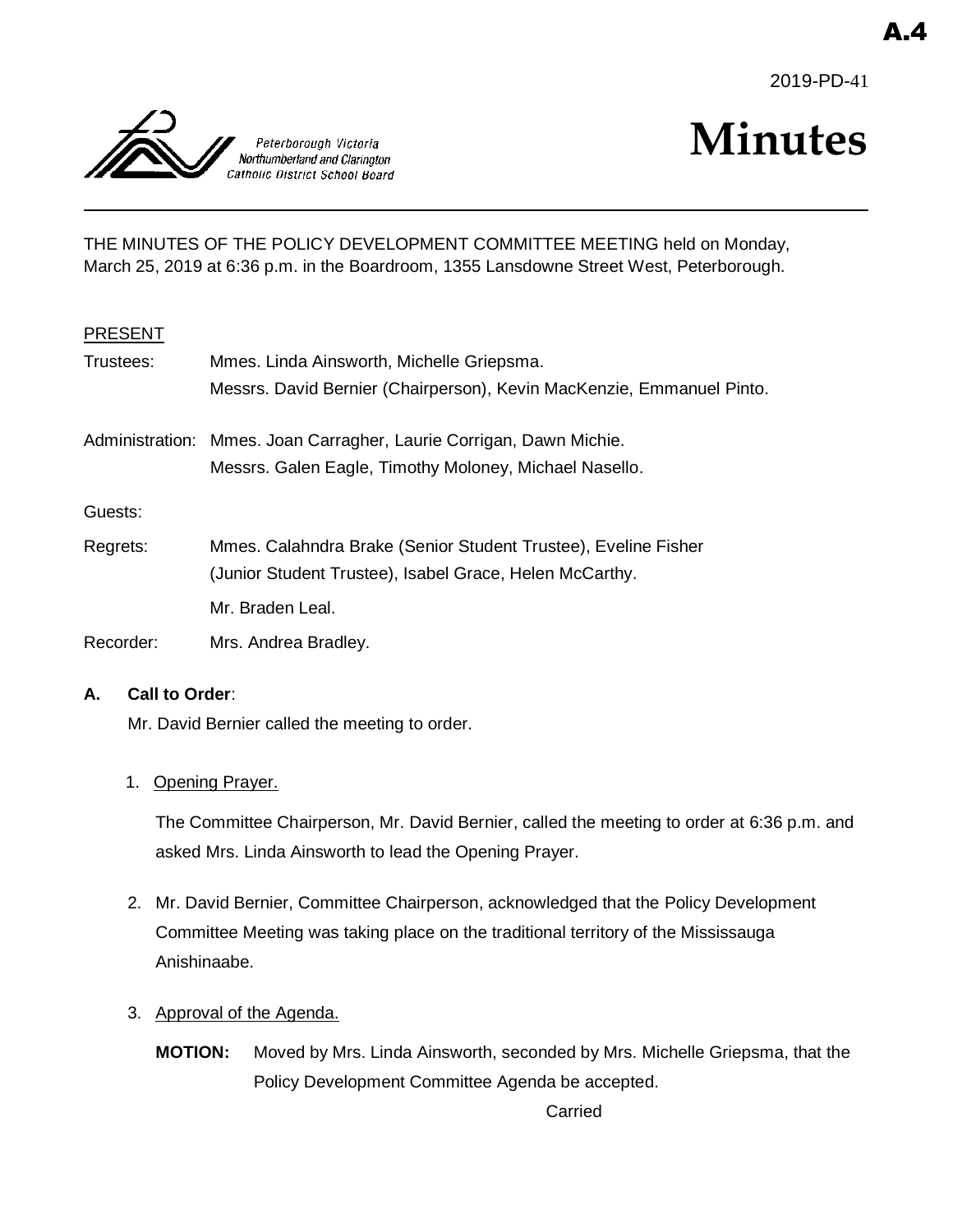4. Declarations of Conflicts of Interest.

# 5. Approval of the Minutes of the Policy Development Committee Meeting held on February 5, 2019.

**MOTION:** Moved by Mr. Emmanuel Pinto, seconded by Mr. Kevin MacKenzie, that the Minutes of the Policy Development Committee Meeting held on February 5, 2019, be approved as amended.

Carried.

6. Business Arising from the Minutes.

# **B. Recommended Actions/Presentations:**

- 1. R.A.: Draft Administrative Procedure Old #301 / New #1208 *Video Surveillance Systems at Board Facilities* Mr. Galen Eagle, Communications Manager, presented the new Draft Administrative Procedure – *#1208 – Video Surveillance Systems at Board Facilities* to the Policy Development Committee and answered questions.
	- **MOTION:** Moved by Mrs. Michelle Griepsma, seconded by Mrs. Linda Ainsworth, that the Policy Development Committee recommend to the Board that Policy and Administrative Procedure – *#301 – Video Surveillance Systems at Board Facilities* be deleted and the revised, newly formatted, Administrative Procedure – *#1208 – Video Surveillance Systems at Board Facilities*, be received and posted as amended under Directional Policy – *#1200 – Records and Information*.

Carried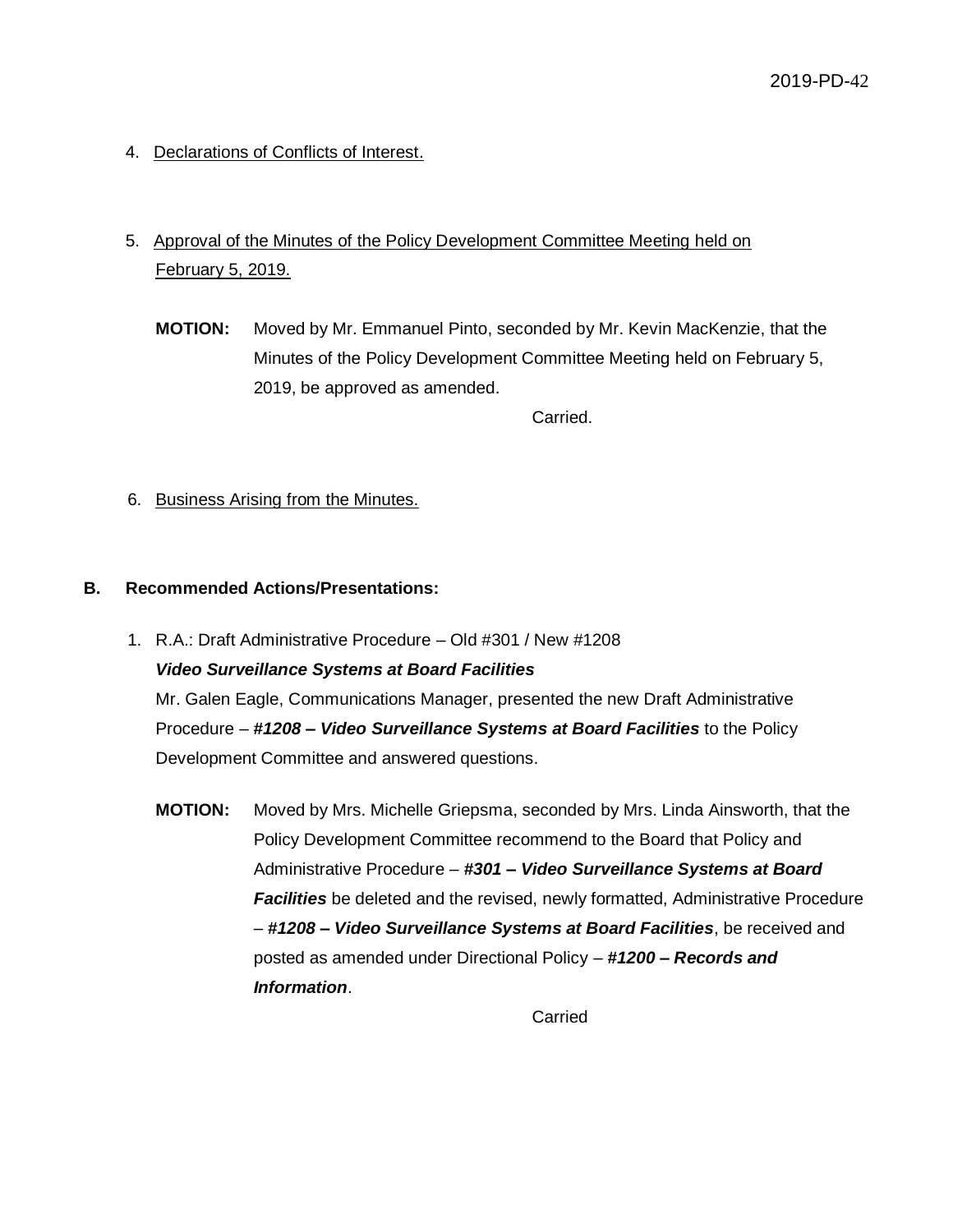2. R.A.: Draft Administrative Procedure – Old #408 / New #513

### *Reporting Children in Need of Protection*

Ms. Joan Carragher, Superintendent of Learning / Leadership and Human Resource Services presented the new Draft Administrative Procedure – *#513 – Reporting Children in Need of*  **Protection** to the Policy Development Committee and answered questions.

- **MOTION:** Moved by Mr. Emmanuel Pinto, seconded by Mrs. Linda Ainsworth, that the Policy Development Committee recommend to the Board that Policy and Administrative Procedure – *#408 – Reporting Child Abuse and Neglect* be deleted and the revised, newly formatted, Administrative Procedure – *#513 – Reporting Children in Need of Protection*, be received and posted as amended under Directional Policy – *#500 – Employee Relations*. Carried.
- 3. R.A.: Draft Administrative Procedure Old #410 / New #813

#### *Nutrition*

Mr. Tim Moloney, Superintendent of Learning / Student Success, presented new Draft Administrative Procedure – *#813 – Nutrition*, to the Policy Development Committee and answered questions. Mr. Moloney will be making reference to sustainability and sourcing food locally when possible in the administrative procedure.

**MOTION:** Moved by Mr. Emmanuel Pinto, seconded by Mrs. Linda Ainsworth, that the Policy Development Committee recommend to the Board that Policy and Administrative Procedure – *#410 – Nutrition – Creating a Healthy School Nutrition Environment,* be deleted and the revised, newly formatted, Administrative Procedure – *#813 – Nutrition,* be received and posted as amended under Directional Policy – *#800 – Healthy Schools and Workplaces.* Carried.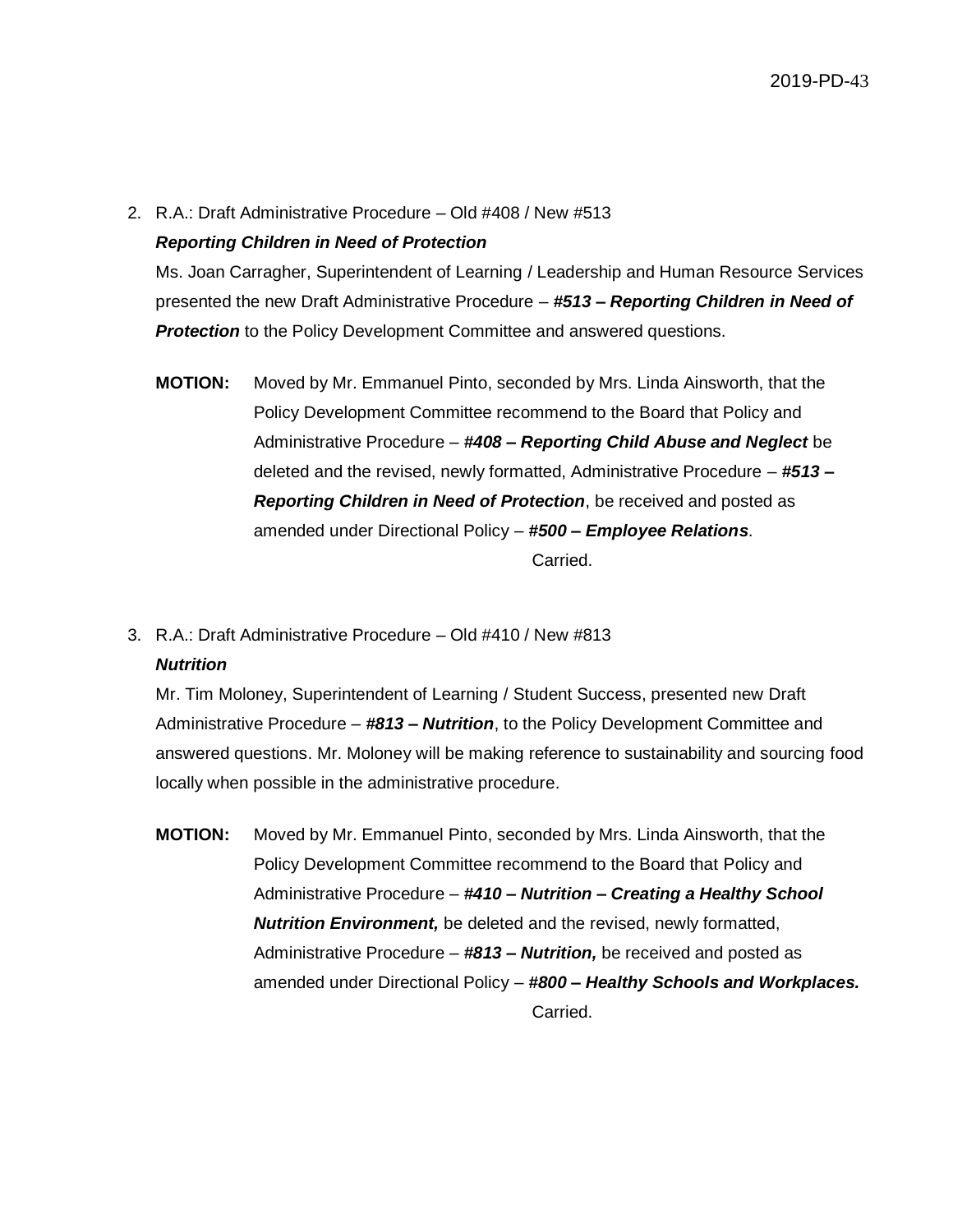4. R.A.: Draft Administrative Procedure – Old #702 / New #311

#### *Research Requests*

Ms. Laurie Corrigan, Superintendent of Learning / Innovation Technologies, presented the new Draft Administrative Procedure – *#311 – Research Requests* to the Policy Development Committee and answered questions.

**MOTION:** Moved by Mr. Kevin MacKenzie seconded by Mrs. Linda Ainsworth, that the Policy Development Committee recommend to the Board that Policy and Administrative Procedure – *#702 – Research Requests*, be deleted and the revised, newly formatted, Administrative Procedure – *#311 Research Requests*, be received and posted as amended under Directional Policy – *#300 Student Achievement and Well-being*.

Carried.

5. R.A.: Draft Administrative Procedure – Old #809 / New #309

*Cooperative Education and Other Forms of Experiential Learning* Mr. Tim Moloney, Superintendent of Learning / Student Success, presented new Draft Administrative Procedure – *#309 – Cooperative Education and Other Forms of Experiential Learning*, to the Policy Development Committee and answered questions.

**MOTION:** Moved by Mr. Kevin MacKenzie, seconded by Mrs. Linda Ainsworth, that the Policy Development Committee recommend to the Board that Policy and Administrative Procedure – *#809 – Cooperative Education and Other Forms of Experiential Learning*, be deleted and the revised, newly formatted, Administrative Procedure – *#309 – Cooperative Education and Other Forms of Experiential Learning*, be received and posted as amended under Directional Policy – *#300 Student Achievement and Well-being*.

Carried.